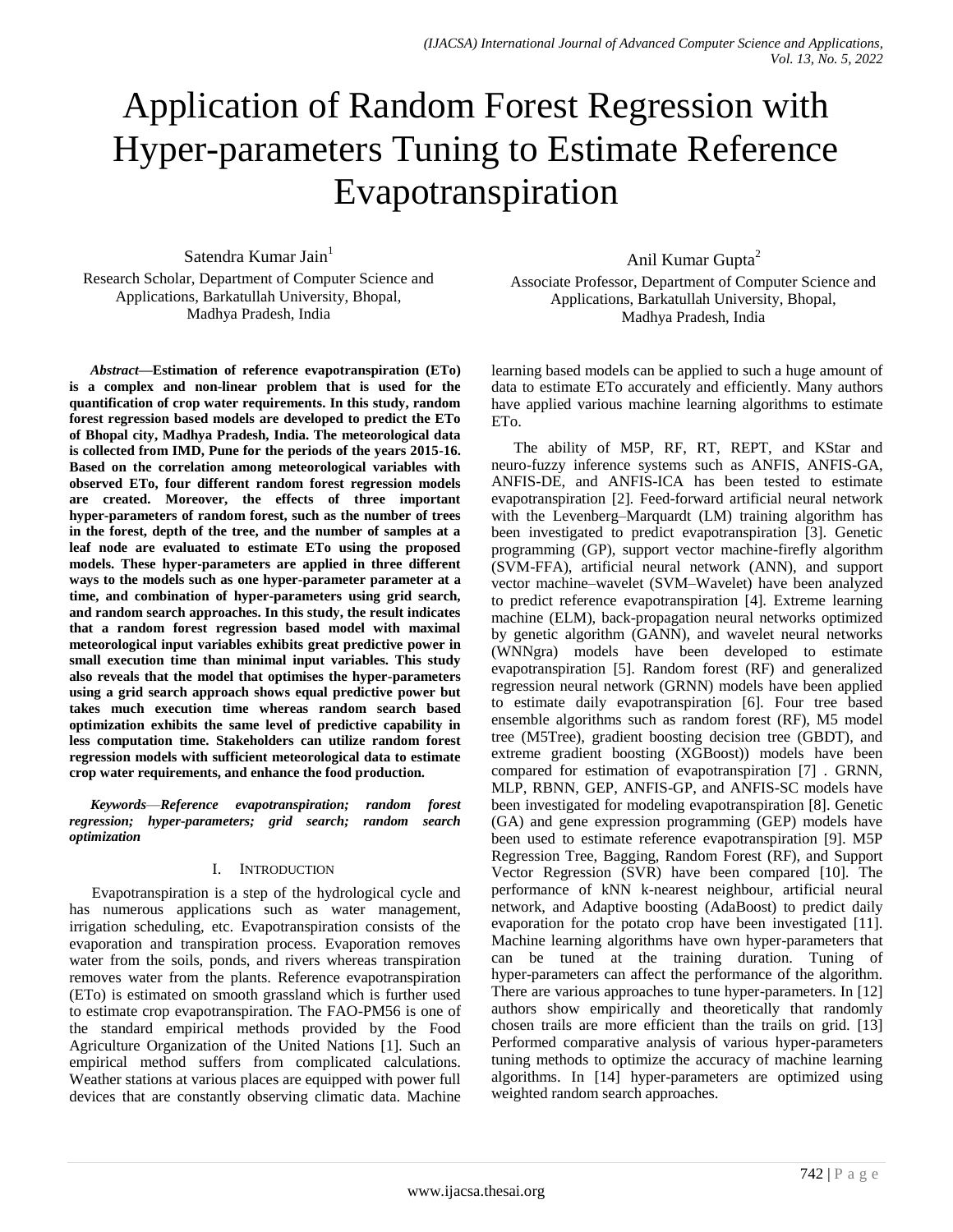Estimation of ETo plays an important role in water saving and enhancement of food production leading to food security in the world. The selection of machine learning algorithms to estimate ETo is a challenging task because they are not good for all problems. The size and structures of the data affect the performance of the machine learning algorithm. In the current study, the random forest regression algorithm is chosen because of its high performance and handling a complex problem. In this paper, the contribution of works is summarized as follows:

- The reviews of machine learning techniques to estimate reference evapotranspiration and hyper-parameter tuning approaches are done.
- Meteorological data of Bhopal city is collected from IMD Pune. Descriptive analysis is performed on preprocessed data. The correlation coefficient of meteorological data with observed ETo is determined.
- Four different random forest regression based data driven models (based on the correlation among meteorological variables with observed ETo) are developed.
- These hyper-parameters (n\_estimators, max\_depth, min\_samples\_leaf) are applied in three different ways ('one parameter at a time, combinations of parameters using grid and random search approaches) to the four random forest models.
- The performances of twenty models are evaluated and compared with FAO-PM56 using six statistical indicators.

#### II. MATERIAL AND METHODS

#### *A. Study Site*

The proposed random forest regression based data driven models are analyzed in this study using meteorological data from Bhopal city of Madhya Pradesh state, India. Daily meteorological data for the years 2015-16 are obtained from the India Meteorological Data, Pune, which includes input attributes such as minimum temperature (Tmin) in 0C, maximum temperature (Tmax) in 0C, relative humidity (RH) in %, wind speed (u) in m/s and mean solar radiation (Rn) in MJ m-2 day-1. Daily mean sunshine hours of Bhopal city are taken from the Daily Normals of Global & Diffuse Radiation report issued by IMD Pune published in the year 2016. Bhopal city has a subtropical humid climate. It has an average elevation of 500 meters and is located at 23.25 oE latitude and 77.42 oN longitude. Descriptions of training and test datasets are summarized in Table I. The monthly variation of ETo at Bhopal city is observed, where the average minimum ETo is 2.33 mm/day in January 2015 and 2.27 mm/day in December 2016 is noted, similarly average maximum ETo is 7.0 mm/day in May 2015 and 7.47 mm/day in May 2016 is noted. The correlation matrix of observed ETo and the meteorological data of Bhopal city is given in Table II. It can be observed that ETo has a positive correlation with temperature, solar radiation, and wind speed parameters whereas a negative correlation with humidity. Hence it can be said that ETo is an energy driven

process and increases as temperature, radiation, and wind speed are increased.

## *B. FAO-PM56 Equation*

The FAO-56 Penman-Monteith equation is provided by the Food and Agriculture Organization of the United Nation and is considered a standard worldwide accepted method to estimate ETo. It is represented as-

$$
ETo = \frac{0.408*(R_n - G) + \gamma(\frac{900}{T + 273})u_2(e_s - e_a)}{\nabla + \gamma(1 + 0.34 * u_2)}
$$
(1)

Where

 $ET_0$  =grass reference evapotranspiration in mm day<sup>-1</sup>

 $R_n$  = net radiation in MJ mm<sup>-2</sup> day<sup>-1</sup>

$$
G = soil heat
$$
 flux in MJ mm<sup>-2</sup> day<sup>-1</sup>

 $\gamma = p<sub>sy</sub>$ chrometric consant in kPa<sup>0</sup>c<sup>-1</sup>

 $T =$  mean daily air tempreture in  ${}^{0}C$ 

- $u_2$  = wind speed at 2m height in m s<sup>-1</sup>
- $\Delta = slope$  vapour pressure curve in  $kPa^{0}c^{-1}$
- $e_s$  = saturation vapour pressure in kPa

 $e_a$  = actual vapour pourpressure in  $kPa$ 

 $e_S - e_a$  = saturation vapourpressure deficit in kPa

TABLE I. STATISTICAL DESCRIPTION OF METEOROLOGICAL DATA

| <b>Climatic</b><br>parameters | Data set | <b>Minimum</b> | <b>Maximum</b> | Mean  | <b>Standard</b><br><b>Deviation</b> |
|-------------------------------|----------|----------------|----------------|-------|-------------------------------------|
|                               | Training | 5.8            | 32.1           | 19.63 | 6.0                                 |
| $T_{min}$                     | Test     | 7.9            | 31.2           | 20.25 | 5.75                                |
|                               | Training | 15.5           | 46.7           | 32.17 | 5.8                                 |
| $T_{max}$                     | Test     | 14.2           | 45.3           | 32.84 | 5.74                                |
|                               | Training | 12             | 99             | 56.85 | 21.76                               |
| $R_{\rm H}$                   | Test     | 17             | 98             | 55.19 | 23.04                               |
| u                             | Training | $\Omega$       | 6.6            | 1.01  | 0.65                                |
|                               | Test     | 0.2            | 2.9            | 0.99  | 0.57                                |
| $R_{n}$                       | Training | 12.3           | 26.3           | 18.83 | 3.48                                |
|                               | Test     | 12.3           | 26.3           | 19.11 | 3.65                                |
| ET <sub>o</sub>               | Training | 1.71           | 9.5            | 4.06  | 1.57                                |
|                               | Test     | 1.56           | 8.1            | 4.15  | 1.58                                |

TABLE II. CORRELATION COEFFICIENT OF METEOROLOGICAL DATA WITH OBSERVED ETO

|               | $T_{min}$ | $T_{max}$ | $R_{\rm H}$ | u    | $R_{n}$ | $ET_{0}$ |
|---------------|-----------|-----------|-------------|------|---------|----------|
| $T_{min}$     |           |           |             |      |         |          |
| $T_{\rm max}$ | 0.72      |           |             |      |         |          |
| $R_{\rm H}$   | $-0.054$  | $-0.6$    |             |      |         |          |
| u             | 0.49      | 0.22      | 0.09        |      |         |          |
| $R_{n}$       | 0.36      | 0.70      | $-0.74$     | 0.14 |         |          |
| $ET_{\alpha}$ | 0.71      | 0.87      | $-0.60$     | 0.47 | 0.82    |          |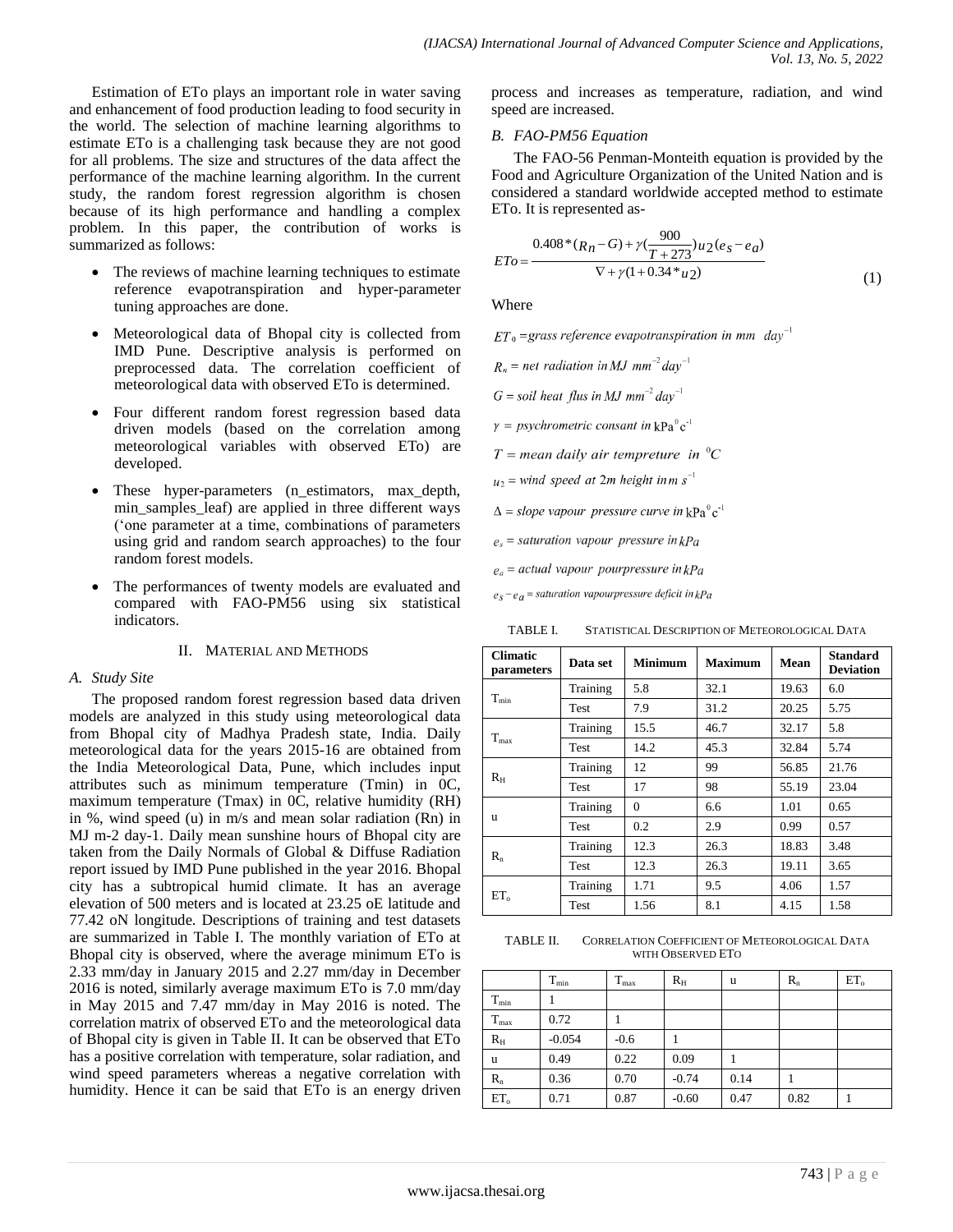ETo is observed by CROPWAT8.0 software in this study, which is a decision support tool and developed by the Land and Water Development division of the Food and Agriculture Organization of the United Nation. Daily minimum temperature  $(T_{min})$ , maximum temperature  $(T_{max})$ , relative humidity  $(R<sub>H</sub>)$ , bright sunshine hours  $(l<sub>s</sub>)$ , and wind speed  $(u)$ are applied as input parameters to CROPWAT8.0 software and it returns daily or monthly solar radiation  $(R_n)$  and ETo (mm day-1 ). The FAO-PM56 is considered superior to other methods if reliable and complete meteorological data are available. Huge amounts of meteorological data are recorded at weather stations. Estimation of ETo from such large data using machine learning based models could be an alternative solution that produces accurate and efficient outcomes.

### *C. Random Forest Regression*

Random forest is a supervised machine learning algorithm that is used for classification as well as regression problems. In this study a random forest machine learning algorithm is used to estimate ETo of Bhopal city, which is considered as a function approximation (regression) problem. It works based on the ensemble learning concept, in which instead of making a single model, multiple models are created on randomly selected data. Therefore the outcome of the random forest regression is made based on estimated results of multiple models [15]. Hence it is considered a highly stable model. It removes the overfitting problem of a decision tree. Multiple trees in the random forest lead to higher accuracy. It works well for large datasets with high dimensions. Various hyper-parameters are provided for the random forest. Tuning of hyper-parameters may improve the performance and predictive capability of random forests. Number of trees in the forest (n\_estimators), the longest path between the root and the leaf node (max\_depth), the minimum required samples to split a node in the tree (min\_samples\_split), the maximum number of leaf nodes in the tree (max\_leaf\_nodes), minimum number of samples at the leaf nodes (min\_samples\_leaf), and criteria to split the node in the tree (criterion) are considered some important hyper-parameters of random forest. In the present study, the performance of random forest is evaluated by tuning the three hyper-parameters such as n\_estimators (10, 20, 30, .., 100), max\_depth ( 2, 3, 4, .., 10), and min\_samples\_leaf (2, 3, 4, 5). These hyper-parameters are applied in three different ways to the models such as 'one hyper-parameter at a time ', and ‗combinations of hyper-parameters' using grid search, and random search approaches. In the case of 'one hyper-parameter at a time', the search space consists of one dimensional hyper parameter values. Grid search and random search approaches are used when multiple hyper-parameters are applied to the model. In this case, the search space consists of a grid of hyper-parameter values, and the model is evaluated at each point in the grid. In the case of random search, the model is evaluated on a randomly opted grid point. Grid search is simple to implement and always finds the best combinations of hyper-parameter. It is a time consuming approach due to the exhaustive search nature. Random search exhibits the same performance in less computation time.

## *D. Model Development*

Model development steps are shown in Fig. 1. Initially, the meteorological and geographical data of Bhopal city is taken into memory. Data preprocessing is a significant step to estimate ETo accurately. It transforms the data in a meaningful way. To obtain the optimum outcomes, missing values are filled in different ways. In the present study, missing values are filled by the mean value of those attributes. Values of all attributes are normalized using the z-score method to make all attributes to the same level of magnitudes so have the same emphasis. Values of ETo are observed using CROPWAT 8.0 software (developed by the Land and Water Development Division of FAO (The Food and Agriculture Organization of the United Nation)) and made as a dependent variable, whereas the remaining attributes ( $T_{min}$ ,  $T_{max}$ ,  $R_n$ ,  $u$ ,  $R_H$ ) are designated as independent variables. The whole dataset is partitioned into the training dataset (80%) and the test dataset (20%).

Four random forest regression based models such as RFR-Model1, RFR-Model2, RFR-Model3, and RFR-Model4 are created. Different combinations of meteorological input parameters (made based on high correlation coefficient with observed ETo values) are applied to these models. In the RFR-Model1,  $T_{min}$ , and  $T_{max}$  are applied. In the RFR-Model2,  $T_{min}$ ,  $T_{max}$ , and  $R_n$  are applied. In the RFR-Model3,  $T_{min}$ ,  $T_{max}$ ,  $R_n$ , and u are applied. And finally in the RFR-Model4,  $T_{min}$ ,  $T_{\text{max}}$ , R<sub>n</sub>, u, and R<sub>H</sub> are applied. In addition to the input combinations of meteorological parameters, three important hyper-parameters are tuned in each model. These hyper-parameters are tuned and applied to the proposed four models in three different ways: 'one hyper-parameter at a time', and combinations of hyper-parameters are using grid search, and random search optimization approach. Taking into consideration four different models and the applicability of three hyper-parameters to the models produces twenty combinations. Therefore in this study, the performances of twenty models are evaluated. Six different statistical indicators are used in this study to evaluate the performance of the models such as mean absolute error (MAE), mean squared error (MSE), root mean squared error (RMSE), Pearson correlation coefficient (r),  $r^2$  (coefficient of determination), and Nash-Sutcliffe(NS). These models are implemented in Python with the help of Pandas, Numpy, Sklearn and Matplotlib libraries.

## *E. Performance Evaluation Indices*

Predictive skills of RFR-MODEL1, RFR-MODEL2, RFR-MODEL3, and RFR-MODEL4are evaluated using the following parameters:

Mean absolute error (MAE).

$$
MAE = \frac{\sum_{i=1}^{n} \left| E_{pi} - E_{oi} \right|}{n}
$$
 (2)

where

 $Epi$  = predicted evapotranspiration.

 $Eoi$  = observed evapotranspiration.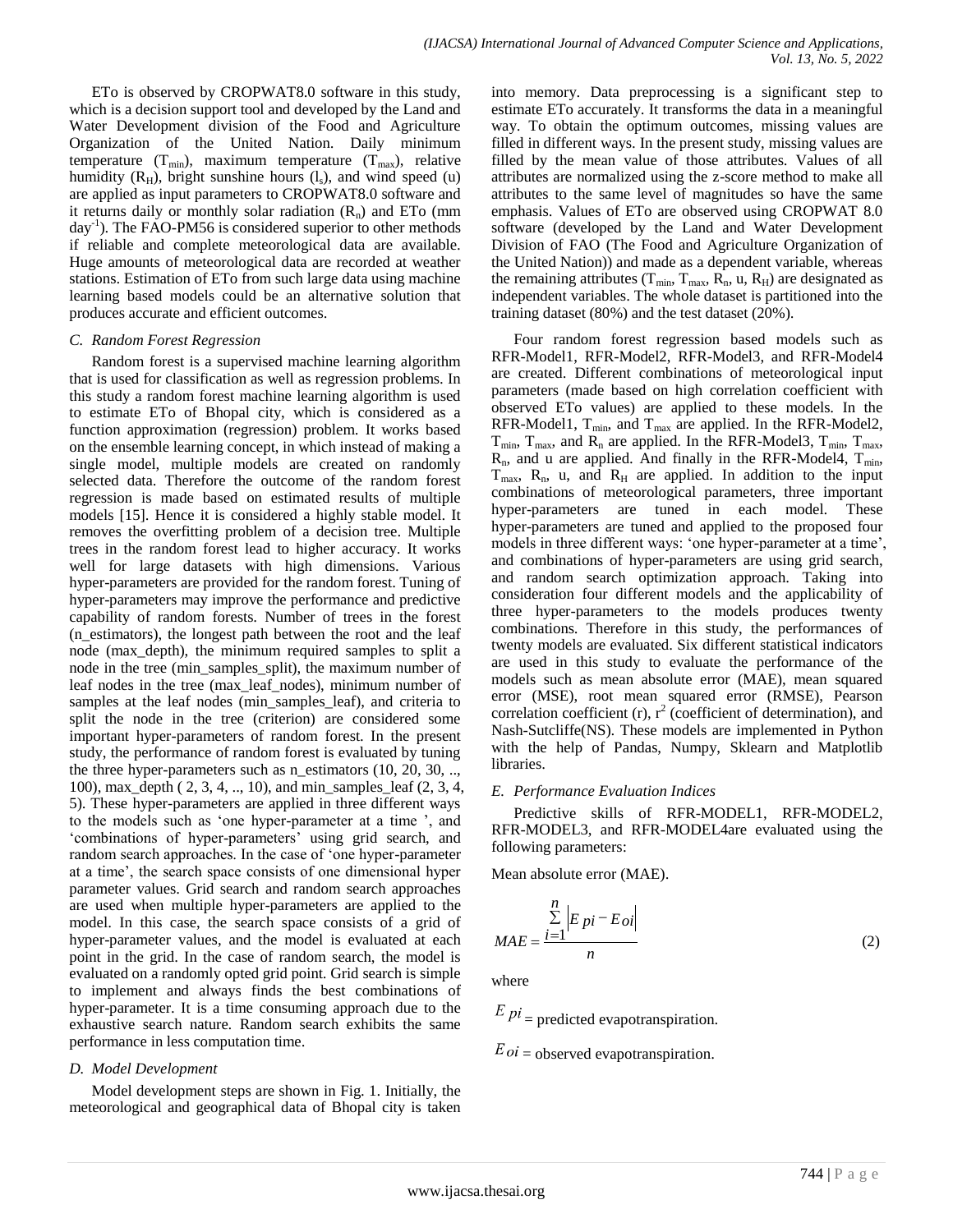*(IJACSA) International Journal of Advanced Computer Science and Applications, Vol. 13, No. 5, 2022*



Fig. 1. Flow Chart of Random Forest Regression based Models.

Mean square error (MSE).

$$
MSE = \frac{1}{n} \sum_{i=1}^{n} (E_{oi} - E_{pi})^2
$$
 (3)

Root mean square error (RMSE) -A small value of RMSE denotes the model fits the datasets strongly.

$$
RMSE = \sqrt{\frac{1}{n} \sum_{i=1}^{n} (E_{oi} - E_{pi})^2}
$$
 (4)

Pearson correlation coefficient shows the strength of the relationship between observed and predicted ETo.

Pearson correlation(r) = 
$$
\frac{\sum_{i=1}^{n} (E_{pi} - \overline{E_{pi}})(E_{oi} - \overline{E_{oi}})}{\sqrt{\sum_{i=1}^{n} (E_{pi} - \overline{E_{pi}})^{2} \sum_{i=1}^{n} (E_{oi} - \overline{E_{oi}})^{2}}}
$$
(5)

 $r^2$  (coefficient of determination). A larger value of  $r^2$ indicates the model fits the datasets strongly.

$$
Coefficient of det er min ation(r2) = r*r
$$
\n(6)

Nash-Sutcliffe efficiency (NS) is used to assess the predictive skills of ANN models.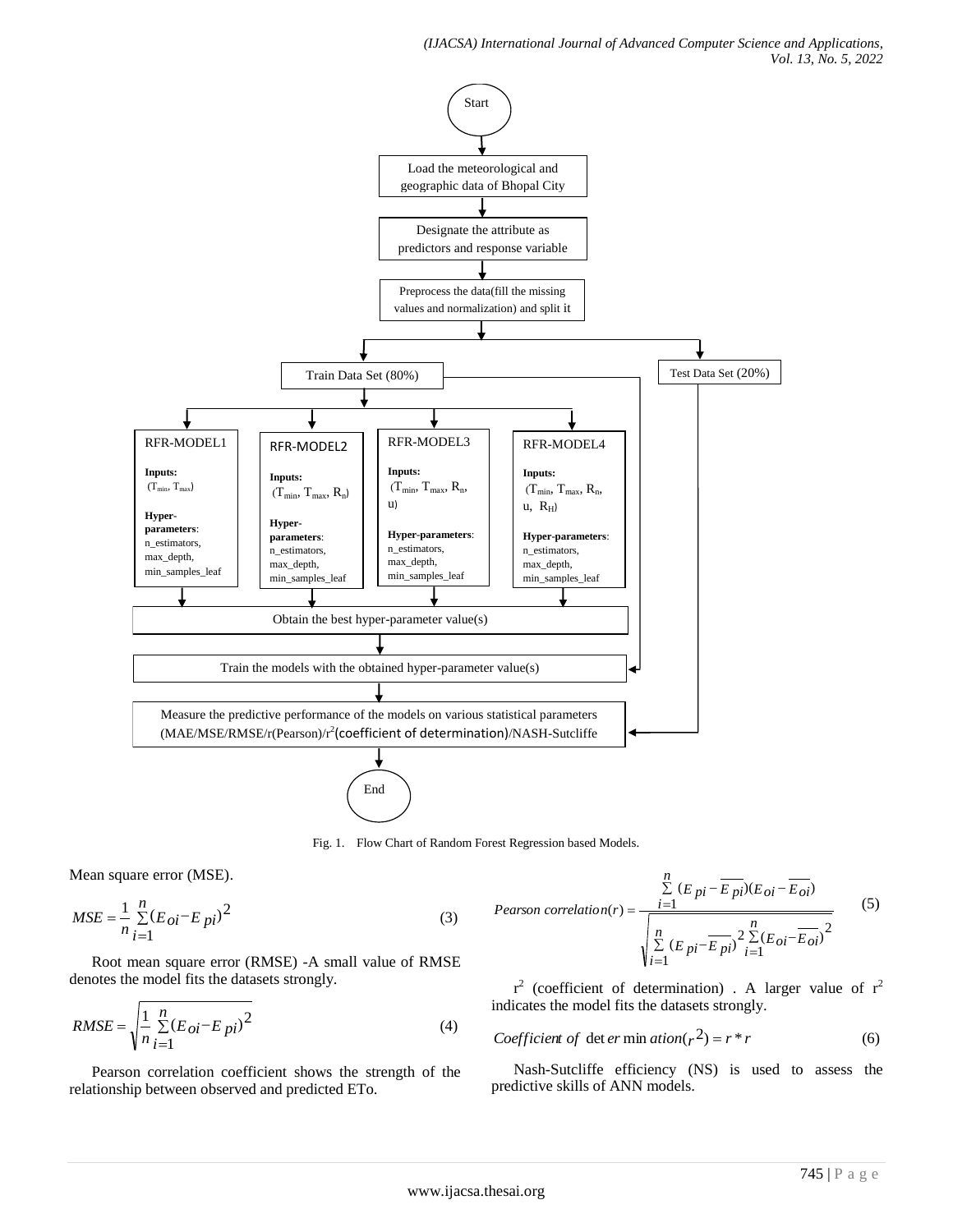$$
Nash - \text{Sutcliffe efficiency}(NS) = 1 - \frac{\sum_{i=1}^{n} (E_{pi} - E_{oi})^2}{\sum_{i=1}^{n} (E_{pi} - \overline{E_{o}})^2}
$$
(7)

#### III. RESULT AND DISCUSSION

As stated earlier in the model development section, taking into consideration four different random forest regression based models and the applicability of three hyper-parameters to the models in different ways produces twenty combinations. Therefore in this study, the performances of twenty models are evaluated. The execution time span of each model is calculated from the beginning of the training period to the end of the testing period.

#### *A. Performance of the RFR-Model1*

 $\Sigma$  ( $E_{pi}-E_{o}$ )<sup>-</sup> mas of O<br>  $\sim$  Mash-Sut-<br>
DISCUSSION Nash-Sut-<br>
image of Nash-Sut-<br>
image of Nash-Sut-<br>
image of Nash-Sut-<br>
image and be respect there hyper-parameters to taking an<br>
expection of the cal of scaling an In this model, only two meteorological inputs  $T_{min}$ , and  $T_{\text{max}}$  are applied. The performance of this model is demonstrated in Table III, where it exhibits mae of 0.48, mse of 0.39, rmse of 0.62, r of 0.92,  $r^2$  of 0.85, and Nash-Sutcliffe of 0.85 when the n\_estimators hyper-parameter is tuned. Table IV exhibits the performance with mae of 0.45, mse of 0.34, rmse of 0.59, r of 0.93,  $r^2$  of 0.87, and Nash-Sutcliffe of 0.86 when the max\_depth hyper-parameter is tuned. Table V exhibits the performance with mae of 0.45, mse of 0.35, rmse of 0.59, r of 0.93,  $r^2$  of 0.87, and Nash-Sutcliffe of 0.86 when the min\_samples\_leaf hyper-parameter is tuned. Table VI exhibits the performance with mae of 0.46, mse of 0.36, rmse of 0.6, r of 0.93,  $r^2$  of 0.86, and Nash-Sutcliffe of 0.86 when the combination of three hyper-parameters (n\_estimators, max\_depth, min\_samples\_leaf) are tuned using a grid search approach. Similarly, Table VII exhibits the performance with mae of 0.46, mse of 0.35, rmse of 0.59, r of 0.93,  $r^2$  of 0.87, and Nash-Sutcliffe of 0.86 when the same combination of hyper-parameters are tuned using a random search approach. It can be observed that RFR-Model1 shows almost the same predictive capability in all scenarios. The Computation time of this model is represented in Table VIII. It takes 10.5 seconds when the n\_estimators hyper-parameter is tuned, 29.38 seconds when the max\_depth hyper-parameter is tuned, 70 seconds when the min\_samples\_leaf hyper-parameter is tuned, 301.33 seconds when a grid search approach is applied, and 11.62 seconds when a random search approach is applied respectively in order to estimate ETo. Regression analysis of the RFR-Model1 is shown in Fig. 2 for all scenarios.

## *B. Performance of the RFR-Model2*

In this model, only three meteorological inputs  $T_{\text{min}}$ ,  $T_{\text{max}}$ , and  $R_n$  are applied. The performance of this model is demonstrated in Table III, where it exhibits mae of 0..29, mse of 0.17, rmse of 0.41, r of 0.97,  $r^2$  of 0.93, and Nash-Sutcliffe of 0.93 when the n\_estimators hyper-parameter is tuned. Table IV exhibits the performance with mae of 0.29, mse of 0.17, rmse of 0.41, r of 0.97,  $r^2$  of 0.94, and Nash-Sutcliffe of 0.93 when the max\_depth hyper-parameter is tuned. Table V exhibits the performance with mae of 0.29, mse of 0.17, rmse of 0.41, r of 0.97,  $r^2$  of 0.94, and Nash-Sutcliffe of 0.93 when the min samples leaf hyper-parameter is tuned. Table VI exhibits the performance with mae of 0.29, mse of 0.17, rmse of 0.41, r of 0.97,  $r^2$  of 0.94, and Nash-Sutcliffe of 0.93 when the combination of three hyper-parameters (n\_estimators, max\_depth, min\_samples\_leaf) are tuned using a grid search approach. Similarly, Table VII exhibits the performance with mae of 0.29, mse of 0.17, rmse of 0.41, r of 0.97,  $r^2$  of 0.94, and Nash-Sutcliffe of 0.93 when the same combination of hyper-parameters are tuned using a random search approach. It can be observed that RFR-Model2 shows the same predictive capability in all scenarios but higher than RFR-Model1. The Computation time of this model is represented in Table VIII. It takes 11.62 seconds when the n\_estimators hyper-parameter is tuned, 31.9 seconds when the max\_depth hyper-parameter is tuned, 69 seconds when the min\_samples\_leaf hyper-parameter is tuned, 321.39 seconds when a grid search approach is applied, and 9.72 seconds when a random search approach is applied respectively in order to estimate ETo. Regression analysis of the RFR-Model2 is shown in Fig. 3 for all scenarios.

TABLE III. MODEL PERFORMANCE WHEN 'N\_ESTIMATORS' HYPER PARAMETER IS TUNED

| Performance<br><b>Indices</b> | RFR-Model | RFR-Model<br>2 | RFR-Model<br>3 | RFR-Model<br>4 |
|-------------------------------|-----------|----------------|----------------|----------------|
| <b>MAE</b>                    | 0.48      | 0.29           | 0.17           | 0.15           |
| <b>MSE</b>                    | 0.39      | 0.17           | 0.05           | 0.05           |
| <b>RMSE</b>                   | 0.62      | 0.41           | 0.23           | 0.22           |
| Pearson $(r)$                 | 0.92      | 0.97           | 0.99           | 0.99           |
| $r^2$                         | 0.85      | 0.93           | 0.98           | 0.98           |
| Nash-Sutcliff<br>e            | 0.85      | 0.93           | 0.98           | 0.98           |

TABLE IV. MODEL PERFORMANCE WHEN 'MAX DEPTH' HYPER PARAMETER IS TUNED

| Performance<br><b>Indices</b> | RFR-<br>Model1 | RFR-<br>Model <sub>2</sub> | RFR-<br>Model3 | RFR-<br>Model4 |
|-------------------------------|----------------|----------------------------|----------------|----------------|
| <b>MAE</b>                    | 0.45           | 0.29                       | 0.17           | 0.15           |
| <b>MSE</b>                    | 0.34           | 0.17                       | 0.05           | 0.05           |
| <b>RMSE</b>                   | 0.59           | 0.41                       | 0.23           | 0.22           |
| Pearson $(r)$                 | 0.93           | 0.97                       | 0.99           | 0.99           |
| $r^2$                         | 0.87           | 0.94                       | 0.98           | 0.98           |
| Nash-Sutcliffe                | 0.86           | 0.93                       | 0.98           | 0.98           |

TABLE V. MODEL PERFORMANCE WHEN 'MAX\_SAMPLES\_LEAF' HYPER PARAMETER IS TUNED

| Performance<br>Indices | RFR-<br>Model1 | RFR-<br>Model <sub>2</sub> | RFR-<br>Model3 | RFR-<br>Model4 |
|------------------------|----------------|----------------------------|----------------|----------------|
| <b>MAE</b>             | 0.45           | 0.29                       | 0.18           | 0.16           |
| <b>MSE</b>             | 0.35           | 0.17                       | 0.06           | 0.06           |
| <b>RMSE</b>            | 0.59           | 0.41                       | 0.25           | 0.23           |
| Pearson $(r)$          | 0.93           | 0.97                       | 0.99           | 0.99           |
| $r^2$                  | 0.87           | 0.94                       | 0.98           | 0.98           |
| Nash-Sutcliffe         | 0.86           | 0.93                       | 0.97           | 0.98           |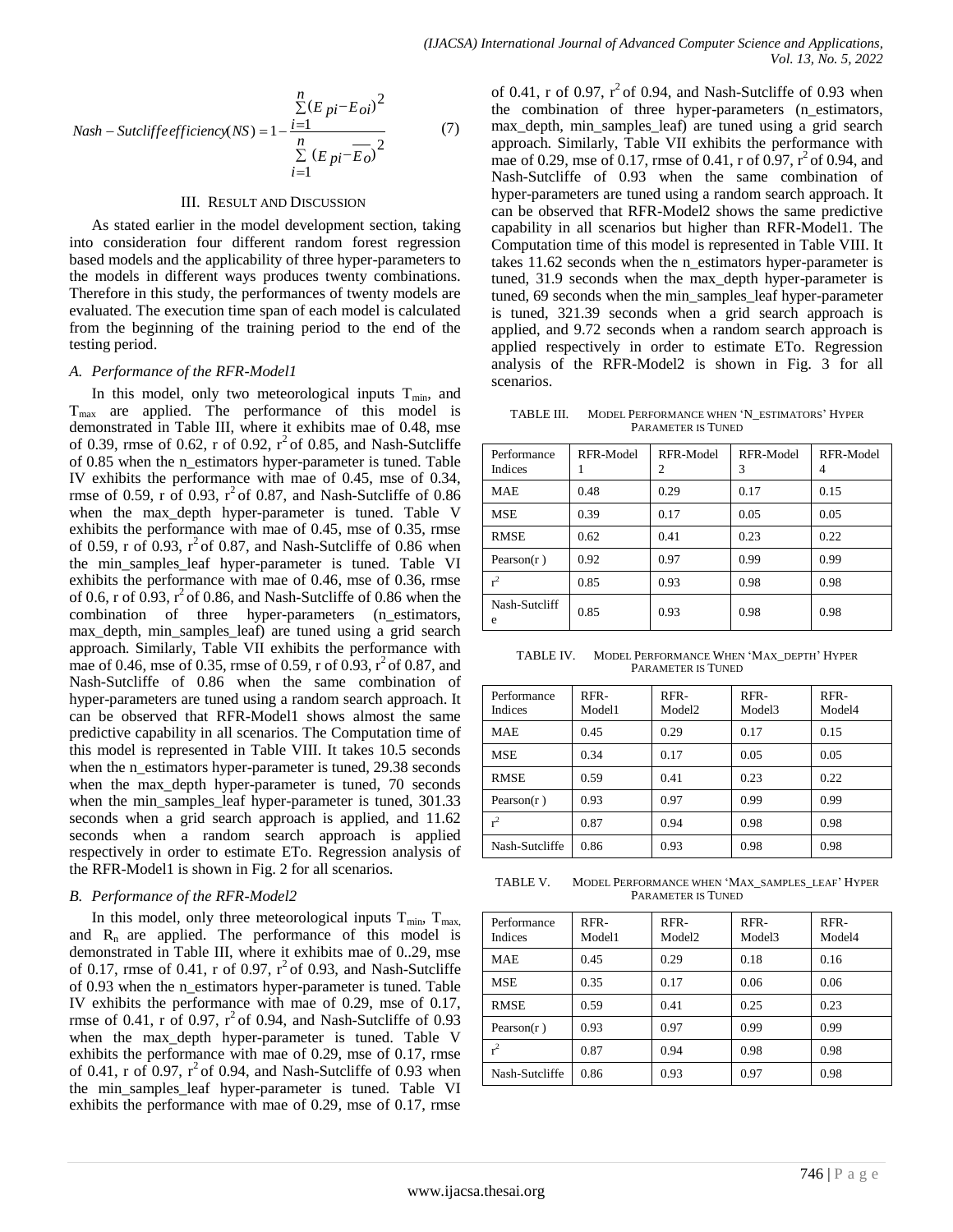| Performance<br><b>Indices</b> | RFR-<br>Model1 | RFR-<br>Model <sub>2</sub> | RFR-<br>Model3 | RFR-<br>Model4 |
|-------------------------------|----------------|----------------------------|----------------|----------------|
| <b>MAE</b>                    | 0.46           | 0.29                       | 0.18           | 0.17           |
| <b>MSE</b>                    | 0.36           | 0.17                       | 0.06           | 0.06           |
| <b>RMSE</b>                   | 0.6            | 0.41                       | 0.25           | 0.24           |
| Pearson $(r)$                 | 0.93           | 0.97                       | 0.99           | 0.99           |
| $r^2$                         | 0.86           | 0.94                       | 0.98           | 0.98           |
| Nash-Sutcliffe                | 0.86           | 0.93                       | 0.97           | 0.98           |

TABLE VI. MODEL PERFORMANCE WHEN (N\_ESTIMATORS, MAX\_DEPTH, MAX\_SAMPLES\_LEAF) HYPER PARAMETERS ARE TUNED USING GRID SEARCH

TABLE VII. MODEL PERFORMANCE WHEN N\_ESTIMATORS, MAX\_DEPTH, MAX\_SAMPLES\_LEAF) HYPER PARAMETERS ARE TUNED USING RANDOM **SEARCH** 

| Performance<br><b>Indices</b> | RFR-<br>Model1 | RFR-<br>Model <sub>2</sub> | RFR-<br>Model3 | RFR-<br>Model4 |
|-------------------------------|----------------|----------------------------|----------------|----------------|
| <b>MAE</b>                    | 0.46           | 0.29                       | 0.19           | 0.16           |
| <b>MSE</b>                    | 0.35           | 0.17                       | 0.07           | 0.06           |
| <b>RMSE</b>                   | 0.59           | 0.41                       | 0.26           | 0.24           |
| Pearson $(r)$                 | 0.93           | 0.97                       | 0.99           | 0.99           |
| $r^2$                         | 0.87           | 0.94                       | 0.98           | 0.98           |
| Nash-Sutcliffe                | 0.86           | 0.93                       | 0.97           | 0.98           |

TABLE VIII. EXECUTION TIME (SECONDS) TAKEN BY EACH MODEL

|            |                    | One hyper-parameter at time |                            |                |                  |
|------------|--------------------|-----------------------------|----------------------------|----------------|------------------|
| Models     | number<br>of trees | depth of<br>trees           | samples<br>at leaf<br>node | grid<br>search | random<br>search |
| RFR-Model1 | 10.5               | 29.38                       | 70                         | 301.33         | 11.62            |
| RFR-Model2 | 11.62              | 31.9                        | 69                         | 321.39         | 9.72             |
| RFR-Model3 | 11.87              | 33.24                       | 71.2                       | 316.31         | 9.48             |
| RFR-Model4 | 12.44              | 36.8                        | 75.57                      | 329.98         | 11.12            |

## *C. Performance of the RFR-Model3*

In this model, four meteorological inputs  $T_{min}$ ,  $T_{max}$ ,  $R_n$ , and u are applied. The performance of this model is demonstrated in Table III, where it exhibits mae of 0.17, mse of 0.05, rmse of 0.23, r of 0.99,  $r^2$  of 0.98, and Nash-Sutcliffe of 0.98 when the n\_estimators hyper-parameter is tuned. Table IV exhibits the performance with mae of  $0.17$ , mse of  $0.05$ , rmse of  $0.23$ , r of 0.99,  $r^2$  of 0.98, and Nash-Sutcliffe of 0.98 when the max\_depth hyper-parameter is tuned. Table V exhibits the performance with mae of 0.18, mse of 0.06, rmse of 0.25, r of 0.99,  $r^2$  of 0.98, and Nash-Sutcliffe of 0.97 when the min\_samples\_leaf hyper-parameter is tuned. Table VI exhibits the performance with mae of 0.18, mse of 0.06, rmse of 0.25, r of 0.99,  $r^2$  of 0.98, and Nash-Sutcliffe of 0.97 when the combination of three hyper-parameters (n\_estimators, max\_depth, min\_samples\_leaf) are tuned using a grid search approach. Similarly, Table VII exhibits the performance with mae of 0.19, mse of 0.07, rmse of 0.26, r of 0.99,  $r^2$  of 0.98, and Nash-Sutcliffe of 0.97 when the same combination of hyper-parameters are tuned using a random search approach. It can be observed that RFR-Model3 shows almost the same predictive capability with minor variations in all scenarios but higher than RFR-Model1 and RFR-Model2. The Computation time of this model is represented in Table VIII. It takes 11.87 seconds when the n\_estimators hyper-parameter is tuned, 33.24 seconds when the max\_depth hyper-parameter is tuned, 71.2 seconds when the min\_samples\_leaf hyper-parameter is tuned, 316.31 seconds when a grid search approach is applied, and 9.48 seconds when a random search approach is applied respectively in order to estimate ETo. Regression analysis of the RFR-Model3 is shown in Fig. 4 for all scenarios.

## *D. Performance of the RFR-Model4*

In this model, five meteorological inputs  $T_{min}$ ,  $T_{max}$ ,  $R_n$ ,  $u$ , and  $R_H$  are applied. The performance of this model is demonstrated in Table III, where it exhibits mae of 0.15, mse of 0.05, rmse of 0.22, r of 0.99,  $r^2$  of 0.98, and Nash-Sutcliffe of 0.98 when the n\_estimators hyper-parameter is tuned. Table IV exhibits the performance with mae of 0.15, mse of 0.05, rmse of 0.22, r of 0.99,  $r^2$  of 0.98, and Nash-Sutcliffe of 0.98 when the max depth hyper-parameter is tuned. Table V exhibits the performance with mae of 0.16, mse of 0.06, rmse of 0.23, r of 0.99,  $r^2$  of 0.98, and Nash-Sutcliffe of 0.98 when the min\_samples\_leaf hyper-parameter is tuned. Table VI exhibits the performance with mae of 0.17, mse of 0.06, rmse of 0.24, r of 0.99,  $r^2$  of 0.98, and Nash-Sutcliffe of 0.98 when the combination of three hyper-parameters (n\_estimators, max depth, min samples leaf) are tuned using a grid search approach. Similarly, Table VII exhibits the performance with mae of 0.16, mse of 0.06, rmse of 0.24, r of 0.99,  $r^2$  of 0.98, and Nash-Sutcliffe of 0.98 when the same combination of hyper-parameters are tuned using a random search approach. It can be observed that RFR-Model4 shows almost the same predictive capability in all scenarios but higher than RFR-Model1, RFR-Model2 and RFR-Model3. The Computation time of this model is represented in Table VIII. It takes 12.44 seconds when the n\_estimators hyper-parameter is tuned, 36.8 seconds when the max\_depth hyper-parameter is tuned, 75.57 seconds when the min\_samples\_leaf hyper-parameter is tuned, 329.98 seconds when a grid search approach is applied, and 11.12 seconds when a random search approach is applied respectively in order to estimate ETo. Regression analysis of the RFR-Model4 is shown in Fig. 5 for all scenarios.

It can be observed that RFR-Model1 demonstrates poor predictive performance. The performance of the models is improving gradually when the maximal meteorological input variables are taken into consideration. Grid search based optimization demonstrates the same level of performance but takes much execution time and will not be feasible when size of search spaces increases whereas random search based optimization exhibits better performance than grid search. Computation time is shown in Fig. 6.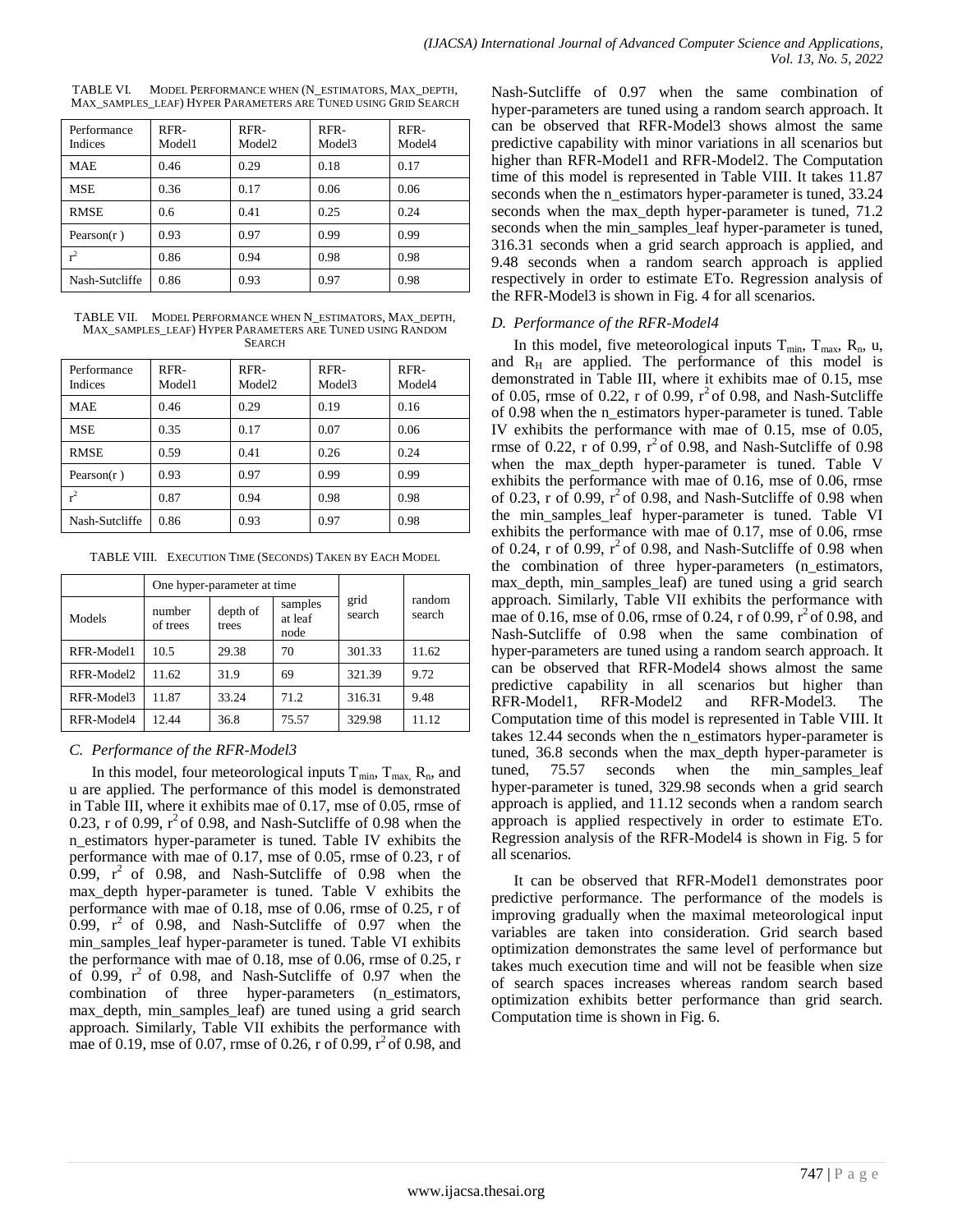

Fig. 2. Regression Analysis of the RFR-Model1 in all Scenarios.



Fig. 3. Regression Analysis of the RFR-Model2 in all Scenarios.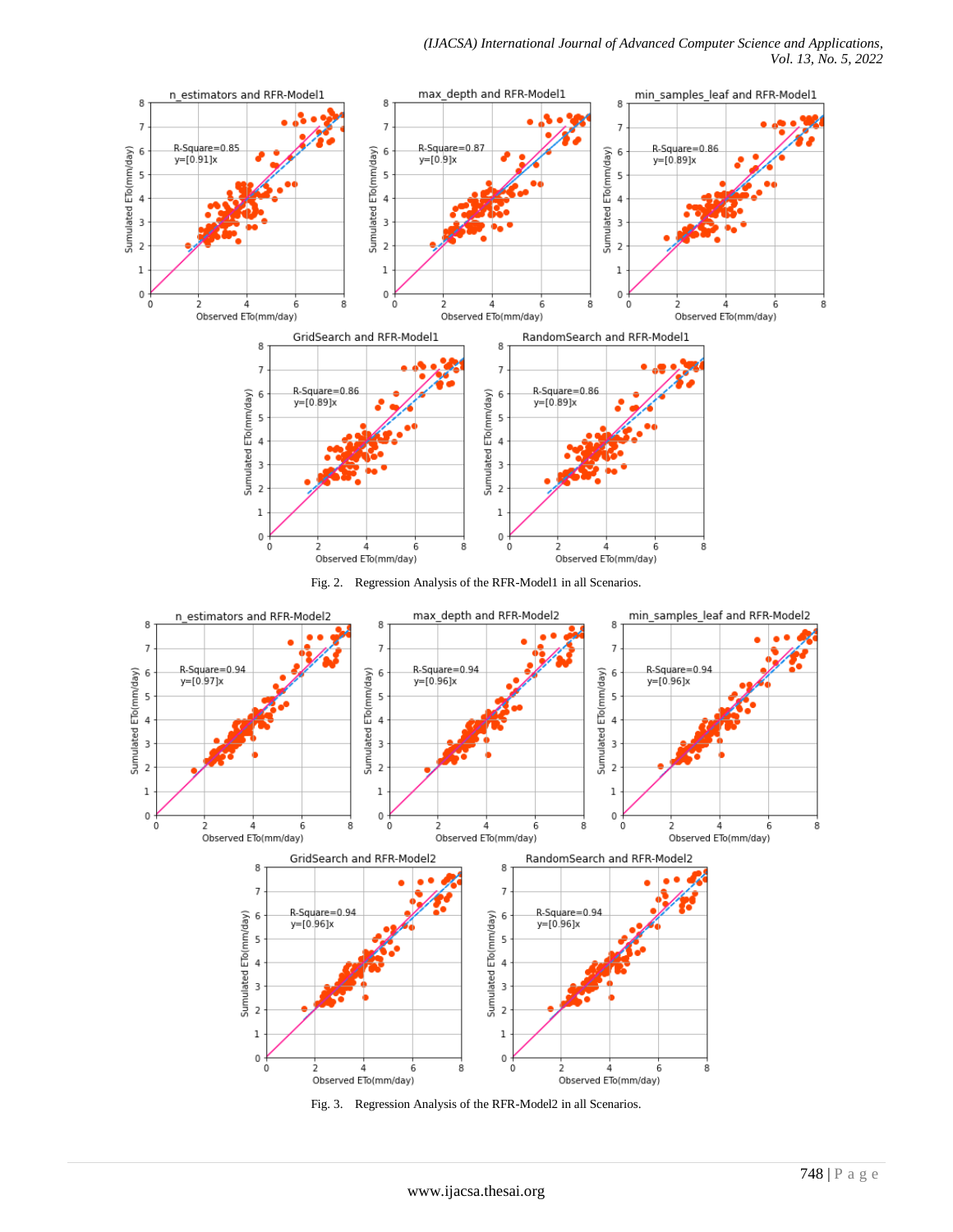*(IJACSA) International Journal of Advanced Computer Science and Applications, Vol. 13, No. 5, 2022*



Fig. 4. Regression Analysis of the RFR-Model3 in all Scenarios.



Fig. 5. Regression Analysis of the RFR-Model4 in all Scenarios.